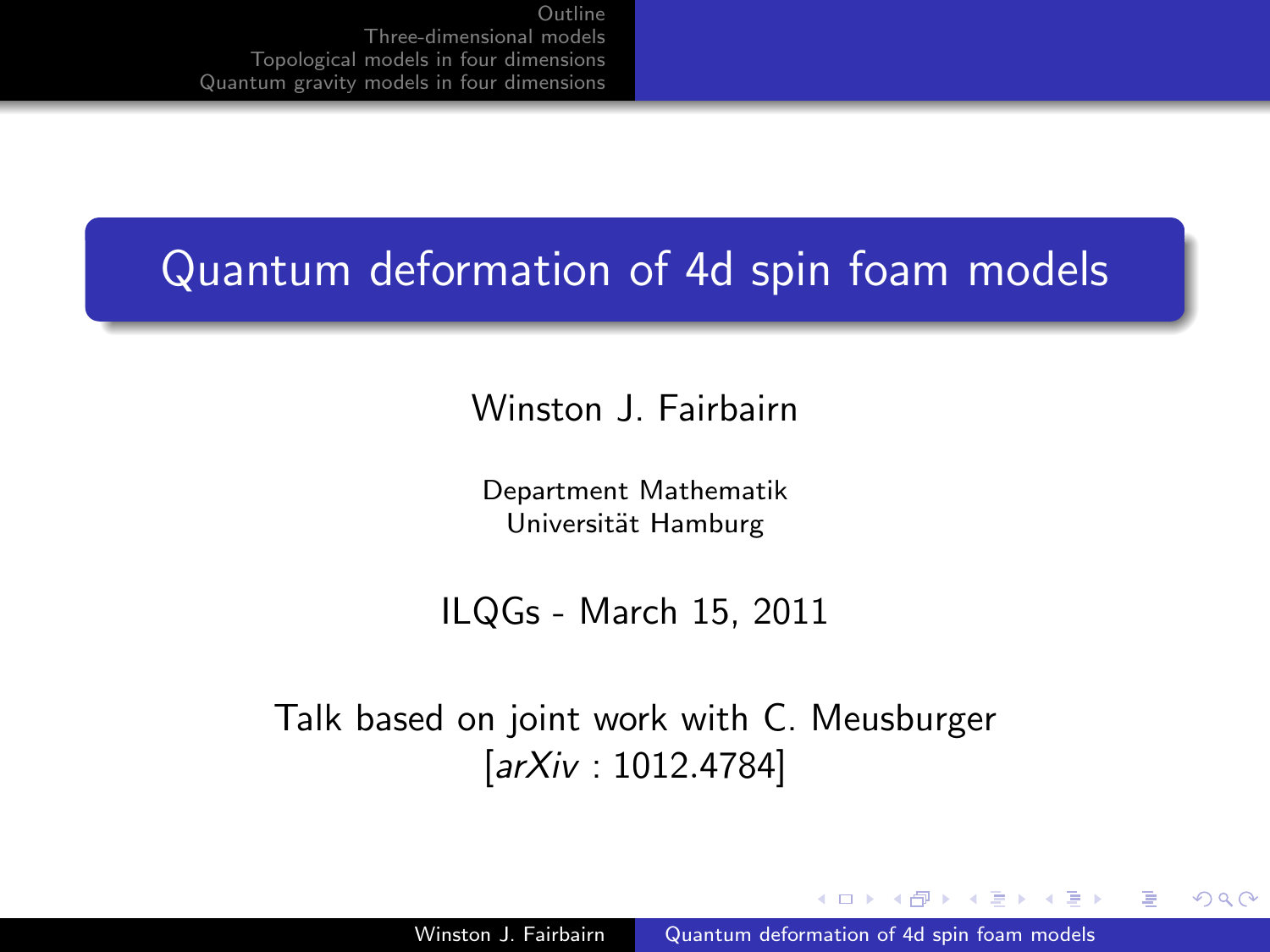#### Introduction

- **•** Spin foam models : discretised functional integrals for TFTs of BF type and quantum gravity
- Models for theories with zero 'cosmological constant' are based on the representation theory of Lie groups
- Problem : generally these models diverge
- Natural regularisation : consider models based on the representation theory of quantum groups
- Our work : application of this procedure to the EPRL model

 $\mathcal{A}$  and  $\mathcal{A}$  in the set of  $\mathbb{R}$  is a set of  $\mathbb{R}$  is a set of  $\mathbb{R}$  is

つくへ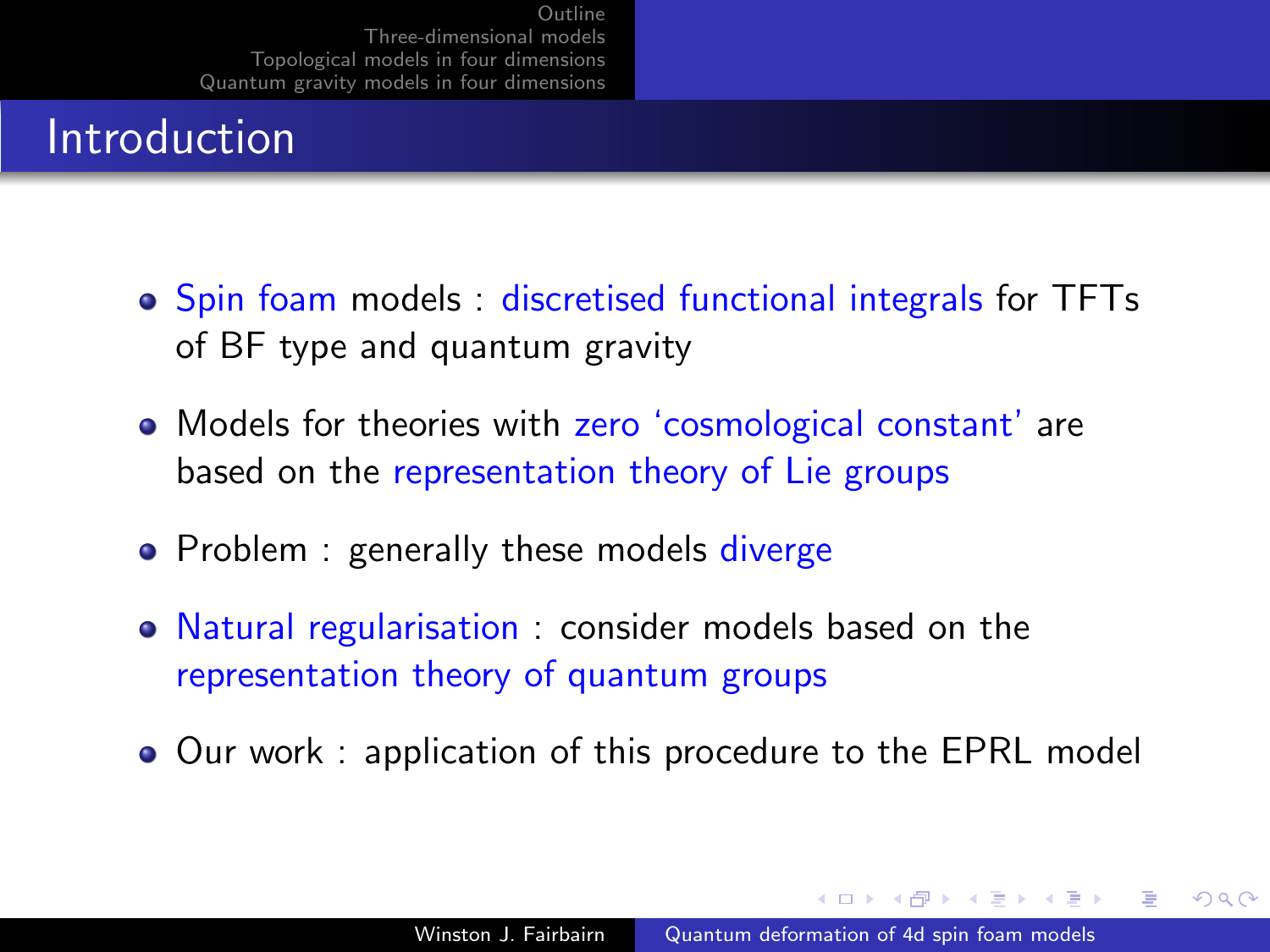#### [Outline](#page-2-0)

nree-dimensional models [Topological models in four dimensions](#page-7-0) [Quantum gravity models in four dimensions](#page-10-0)

#### 1 [Three-dimensional models](#page-3-0)

- Gravity in  $2 + 1$  dimensions
- [The Ponzano-Regge model](#page-4-0)
- **[The Turaev-Viro model](#page-5-0)**

#### 2 [Topological models in four dimensions](#page-7-0)

- [BF theory](#page-7-0)
- [The Ooguri model](#page-8-0)
- **[The Crane-Yetter model](#page-9-0)**

#### 3 [Quantum gravity models in four dimensions](#page-10-0)

- [Gravity as a constrained topological theory](#page-10-0)
- [The EPRL/FK models](#page-11-0)
- [Quantum deformation of the EPRL model](#page-12-0)

<span id="page-2-0"></span>つくへ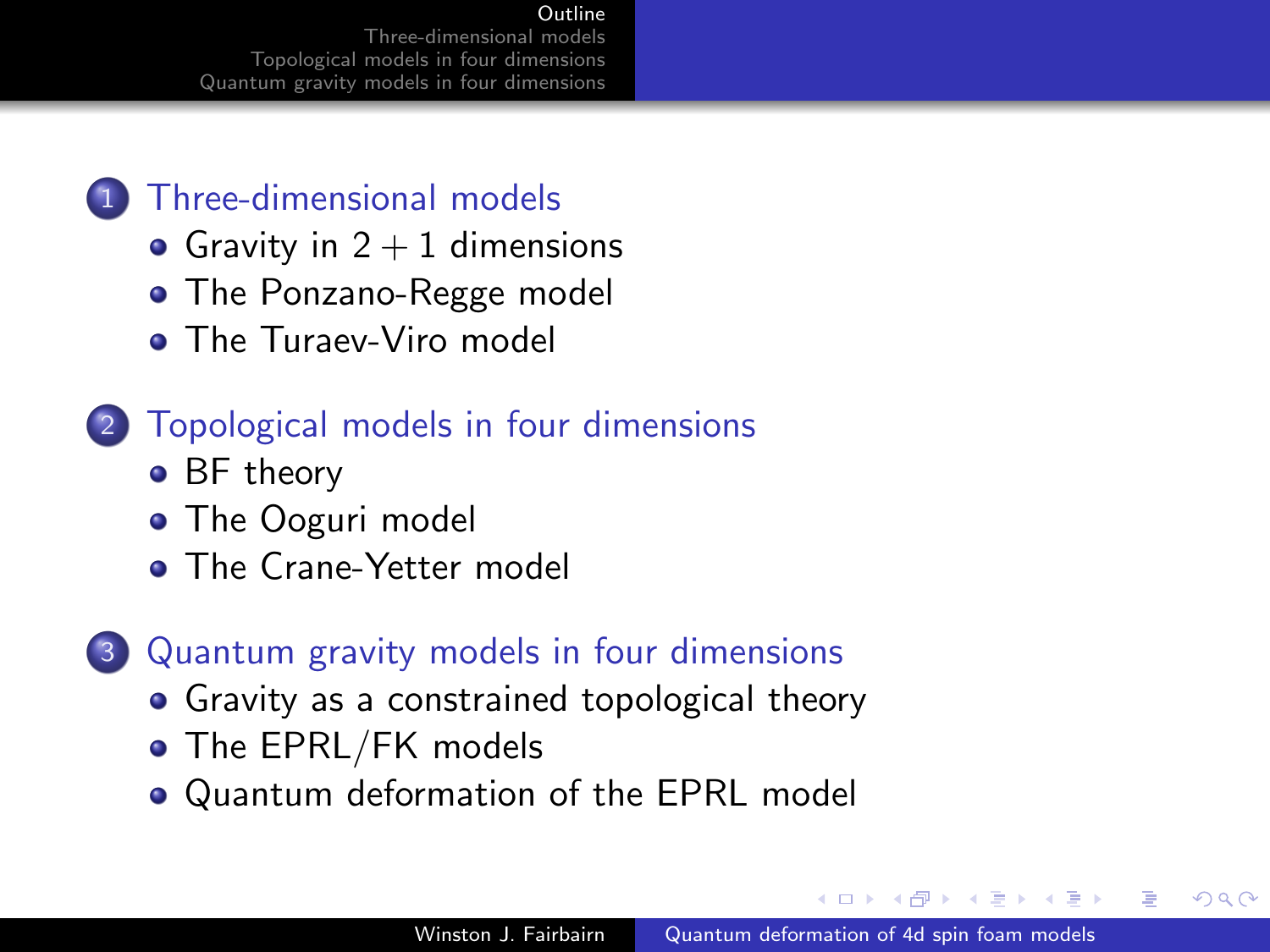Gravity in  $2 + 1$  dimensions [The Ponzano-Regge model](#page-4-0) [The Turaev-Viro model](#page-5-0)

#### Gravity in  $2 + 1$  dimensions

- First order gravity on a 3-dimensional manifold M:
	- dual co-frame  $e:TM\to\mathbb{R}^3$
	- $\text{SO}(\eta)$  connection  $A(\eta = (\pm, +, +))$  flat metric)

Let  $F_A = dA + \frac{1}{2}$  $\frac{1}{2}[A\wedge A]$  be the curvature of  $A$ , and  $\langle,\rangle$  the Killing form on  $\mathfrak{so}(\eta) \cong \mathbb{R}^3$ 

• Action for  $2 + 1$  gravity with cosmological constant  $\Lambda$ 

$$
S_{\Lambda} = \int_M \langle e \wedge F_A \rangle - \frac{\Lambda}{3} \langle e \wedge [e \wedge e] \rangle \qquad (1)
$$

Goal : make sense of the formal quantity

$$
\mathcal{Z}(M) = \int D[e]D[A] \exp iS_{\Lambda}[e, A]
$$
 (2)

<span id="page-3-0"></span>つくへ

• Ponzano-Regge (PR) model : regularisation of  $\mathcal{Z}(M)$  for Euclidean gravity with  $\Lambda = 0$ メロメ メ母メ メミメ メミメ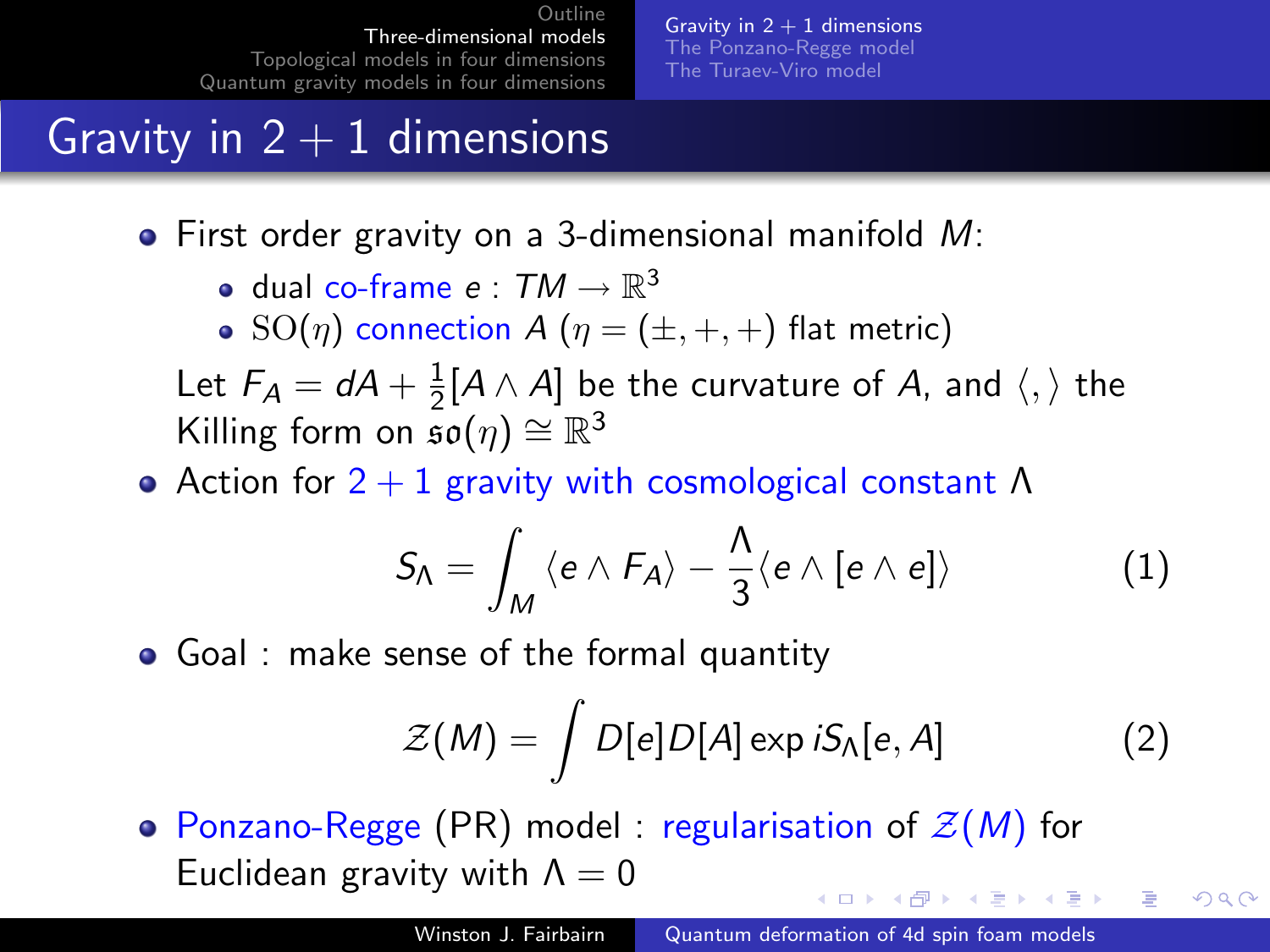Gravity in  $2 + 1$  dimensions [The Ponzano-Regge model](#page-4-0) [The Turaev-Viro model](#page-5-0)

Ponzano-Regge model [Ponzano, Regge '68; Freidel, Louapre '04; Barrett, Naish-Guzman '08]

- $\bullet$  Let M be a closed, oriented triangulated 3-manifold
- PR model based on  $Rep(SU(2))$ . Data consists of :
	- Assignments  $I : e \mapsto I(e) \in \text{Irrep}(\text{SU}(2))$  to the edges e of M
	- A state space for each triangle ∆ of M

$$
H_{\Delta} = \text{Hom}(\bigotimes_{e \in \partial \Delta} I(e), \mathbb{C}) \ni \alpha,
$$

An amplitude  $A_t: \bigotimes_{\Delta \in \partial t} H_{\Delta} \to \mathbb{C}$  for each tetrahedron  $t$ 

$$
A_t(\alpha\otimes\beta\otimes\gamma\otimes\delta)=\{6j\}_t
$$

- PR model :  $PR(M) = \sum \prod \dim I(e) \prod {\{6j\}}_t$  (3) I e t
- Problem : the above infinite sum generally diverges

[Bonzom, Smerlak '10]

<span id="page-4-0"></span>イロメ イ押メ イヨメ イヨメー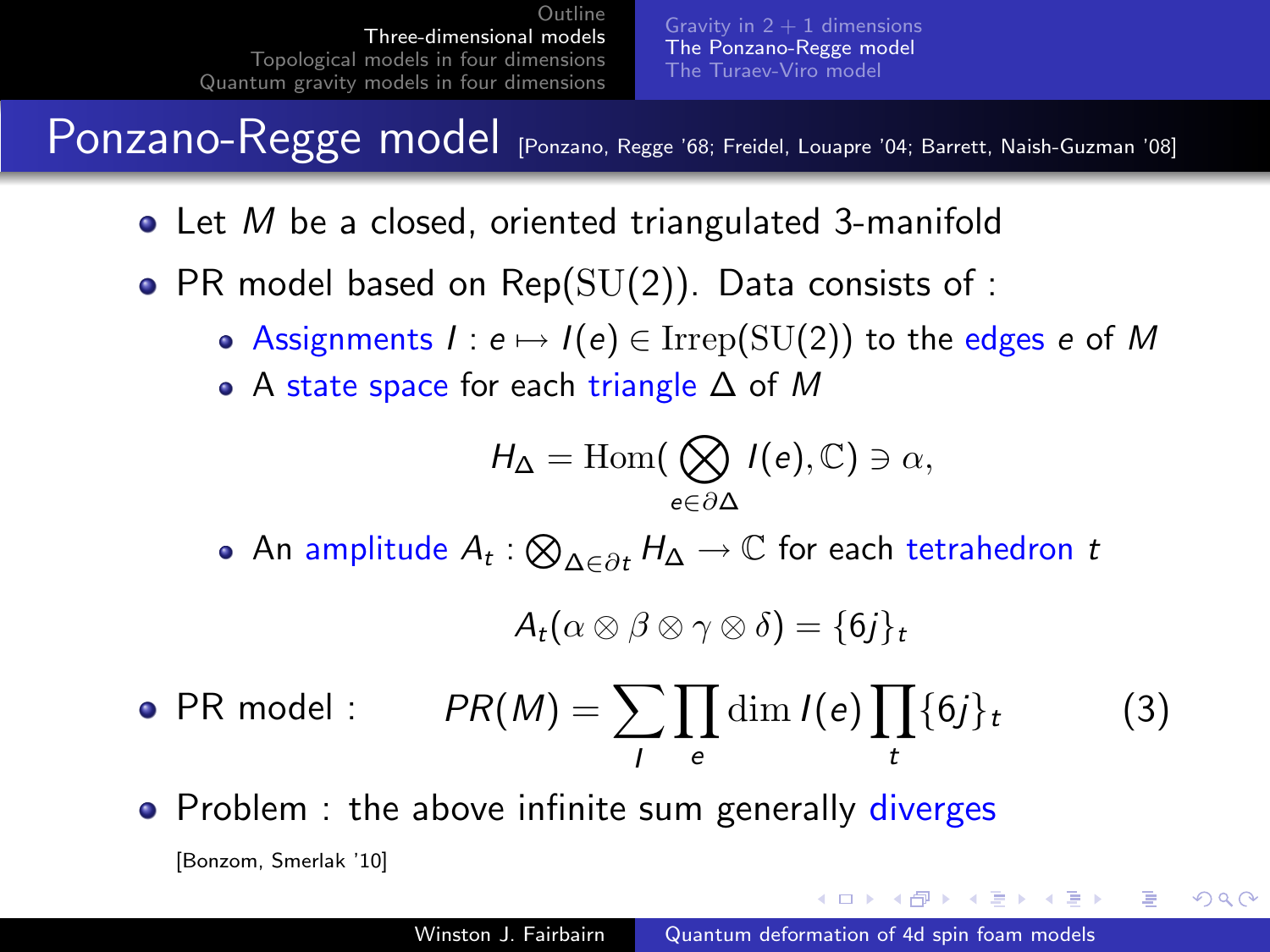Gravity in  $2 + 1$  dimensions [The Ponzano-Regge model](#page-4-0) [The Turaev-Viro model](#page-5-0)

# The Turaev-Viro model  $T_{\text{Linear, Viro}}$  (921

- Goal : regularise the divergencies of the PR model
- Idea : the quantum group  $U_q(\mathfrak{su}(2))$  with  $q^r=1$  admits only a finite number of irreducible representations [Arnaudon, Roche '89]
	- $\rightarrow$  Natural regularisation of the PR model : replace SU(2) by its quantum deformation  $U_q(\mathfrak{su}(2))$  at root of unity
- Irreducible representations of  $U_q(\mathfrak{su}(2))$  (after purification):

$$
I \in \left\{0, \frac{1}{2}, 1, ..., \frac{r-2}{2}\right\}, \quad q = \exp 2i\pi/r
$$

• Constructing a model based on  $\text{Rep}(U_{q}(\mathfrak{su}(2)))$  leads to a finite model: the Turaev-Viro invariant

<span id="page-5-0"></span>
$$
TV_q(M) = K \sum_{l} \prod_{e} [\dim l(e)]_q \prod_{t} \{6j_q\}_t \qquad (4)
$$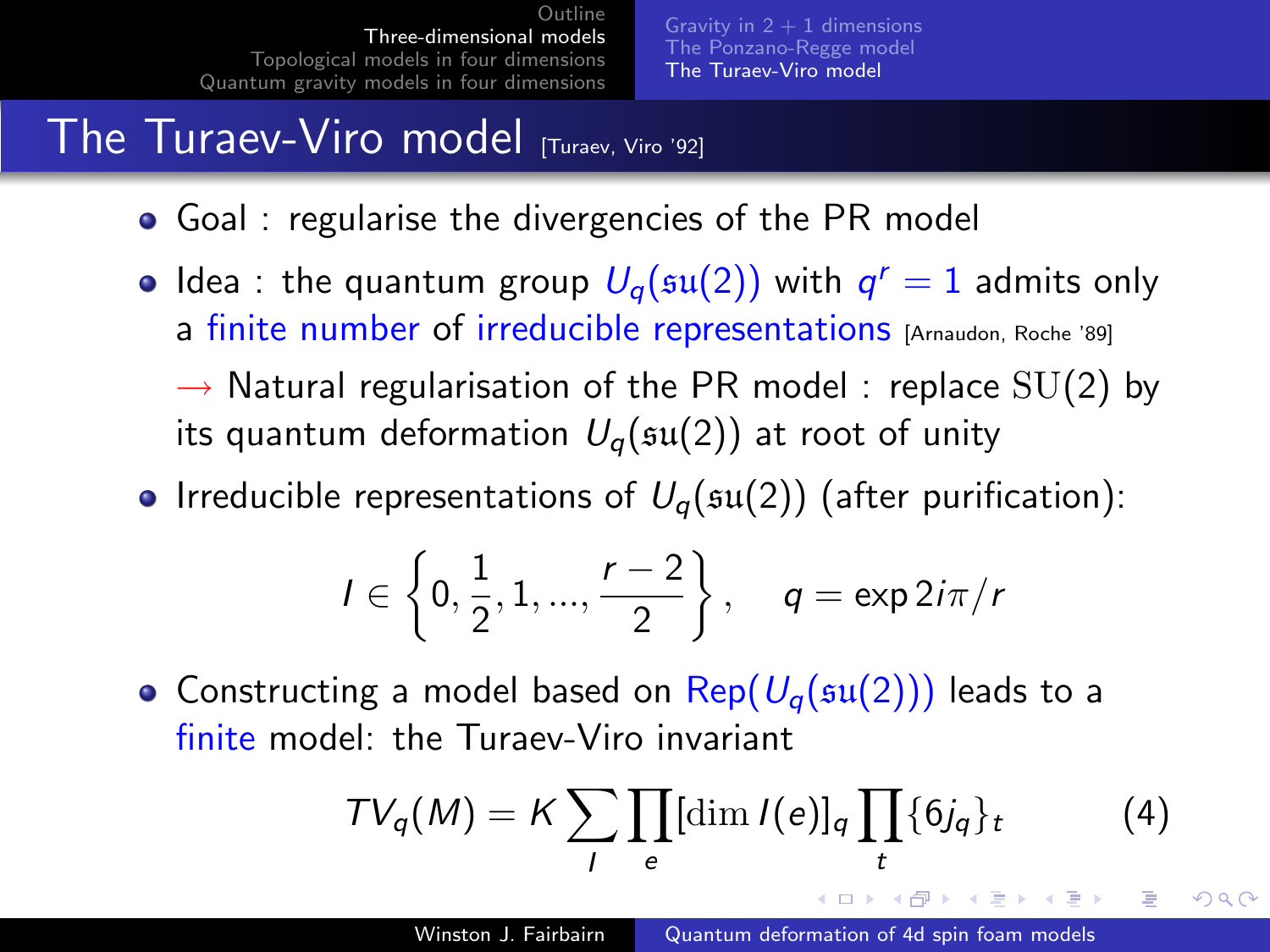Gravity in  $2 + 1$  dimensions [The Ponzano-Regge model](#page-4-0) [The Turaev-Viro model](#page-5-0)

#### Relation to the cosmological constant Λ

• Using the equivalence [Witten '88] between  $2 + 1$  gravity and Chern-Simons theory one can show that :

$$
TV_q(M) \propto \int D[e] D[A] \exp iS_\Lambda[e, A], \quad \text{if } q = \exp iI_p/I_c \quad (5)
$$

• Asymptotics of the quantum 6*j* symbol when  $I(e) \rightarrow \infty$ : [Mizoguchi,Tada '92]

$$
\{6j_q\}_t \sim \frac{1}{\sqrt{12\pi V_t}} \cos\left(S_t + \frac{\pi}{4}\right), \quad V_t = \text{volume}(t), \quad (6)
$$

where  $S_t$  is the Regge action with cosmological constant  $\Lambda$  for the tetrahedron  $t$ 

$$
S_t = \sum_{e \in \partial t} \theta_e l(e) - \frac{1}{l_c^2} V_t \tag{7}
$$

**A A REAL A REA**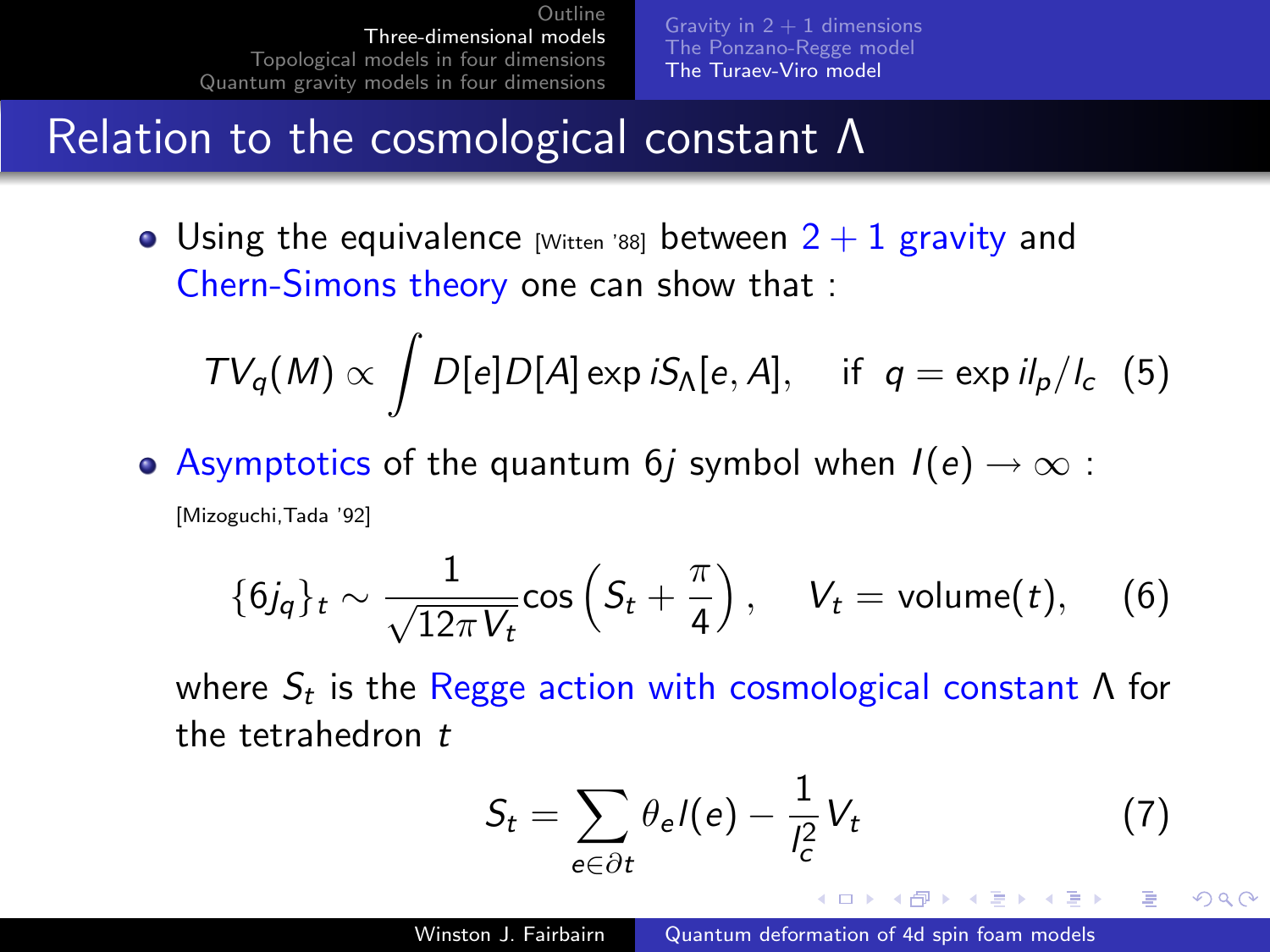[BF theory](#page-7-0) [The Ooguri model](#page-8-0) [The Crane-Yetter model](#page-9-0)

4d BF theory [Horowitz '89; Cattaneo, Cotta-Ramusino, Fröhlich, Martellini '95; Baez '95]

 $\bullet$  BF theory with semi-simple Lie group G on a 4-manifold M:

- B field  $B \in \Omega^2(M) \otimes \mathfrak{g}$
- $\bullet$  connection A on a principal G-bundle over M

Let  $F_A = dA + \frac{1}{2}$  $\frac{1}{2}[A\wedge A]$  be the curvature of  $A$ , and  $\langle,\rangle$  the Killing form on g

Action of 4d BF theory with cosmological constant Λ

$$
S_{\Lambda} = \int_{M} \langle B \wedge F_{A} \rangle - \frac{\Lambda}{12} \langle B \wedge B \rangle \tag{8}
$$

Goal : make sense of the formal quantity

$$
\mathcal{Z}(M) = \int D[B]D[A] \exp iS_{\Lambda}[B, A] \tag{9}
$$

∢ロト ∢母ト ∢ヨト ∢ヨト

<span id="page-7-0"></span> $\Omega$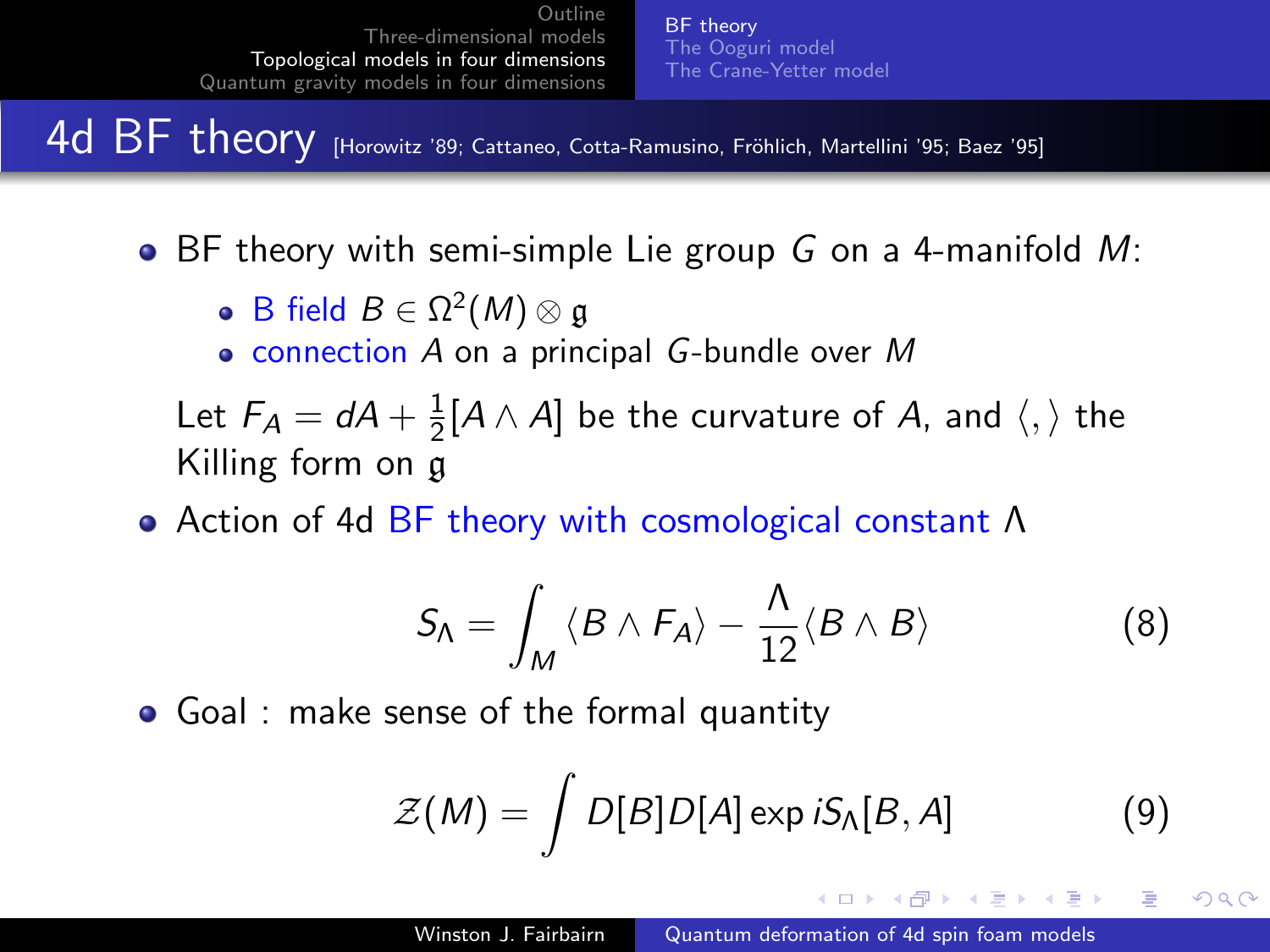[BF theory](#page-7-0) [The Ooguri model](#page-8-0) [The Crane-Yetter model](#page-9-0)

#### The Ooguri model  $[O(1)]$

- Ooguri model : regularisation of  $\mathcal{Z}(M)$  in the case of  $G = SU(2)$  and  $\Lambda = 0$
- Model based on  $Rep(SU(2))$ 
	- The assignments are now to the triangles  $\Delta$  and tetrahedra t of a triangulation of M

$$
I: \Delta \mapsto I(\Delta) \in \operatorname{Irrep}(\operatorname{SU}(2)), \quad t \mapsto \alpha_t \in H_t = \operatorname{Hom}(\bigotimes_{\Delta \in \partial t} I(\Delta), \mathbb{C})
$$

- The amplitude for the 4-simplexes  $\sigma$  are given by 15*j*-symbols
- Partition function :

$$
O(M) = \sum_{l,J} \prod_{\Delta} \dim l(\Delta) \prod_t \dim J(t)^{-1} \prod_{\sigma} \{15j\}_{\sigma} \qquad (10)
$$

<span id="page-8-0"></span> $A \oplus A \times A \oplus A \times A \oplus A$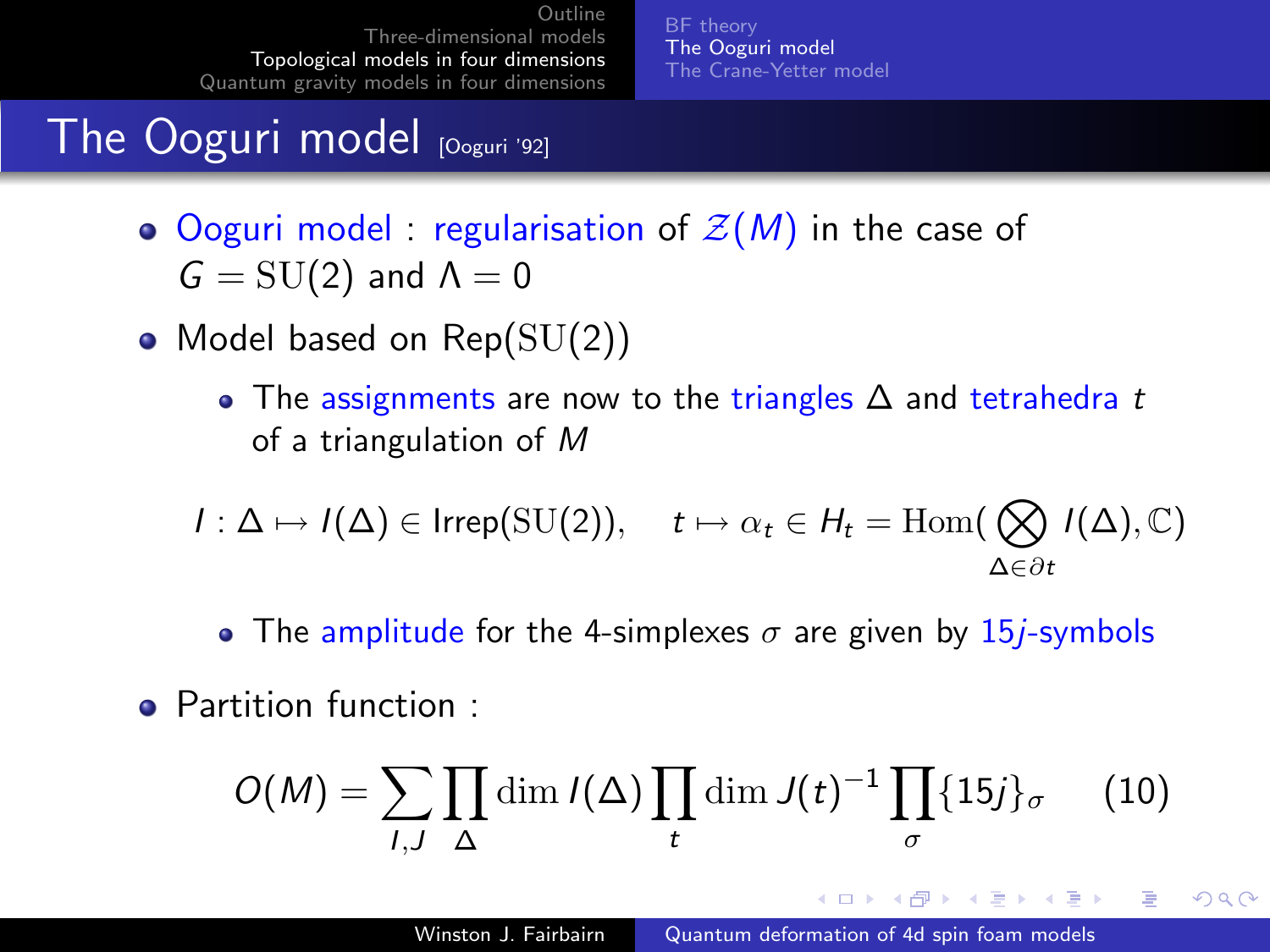[BF theory](#page-7-0) [The Ooguri model](#page-8-0) [The Crane-Yetter model](#page-9-0)

The Crane-Yetter model [Crane,Yetter, Kauffman '93]

- The Ooguri model diverges in general
- It can be regularised by considering a model based on  $\mathsf{Rep}(\mathcal{U}_q(\mathfrak{su}(2)))$  with  $q^r=1$

$$
CY_q(M) = K \sum_{l,J} \prod_{\Delta} [\dim l(\Delta)]_q \prod_t [\dim J(t)]_q^{-1} \prod_{\sigma} \{15j_q\}_{\sigma} \qquad (11)
$$

- The Crane-Yetter model is finite and provides an invariant of topological 4-manifolds
- It is related to  $SU(2)$  BF theory on M with cosmological constant  $\Lambda$  via Chern-Simons theory on  $\partial M$  [Roberts '93; Baez '95]  $CY_q(M) \propto \int D[B] D[A] \exp iS_\Lambda[B,A], \text{ if } q = \exp i l_p^2/l_c^2 \quad (12)$

<span id="page-9-0"></span>∢ ロ ▶ ( 何 ) ( ( 手 ) ( 手 ) ( )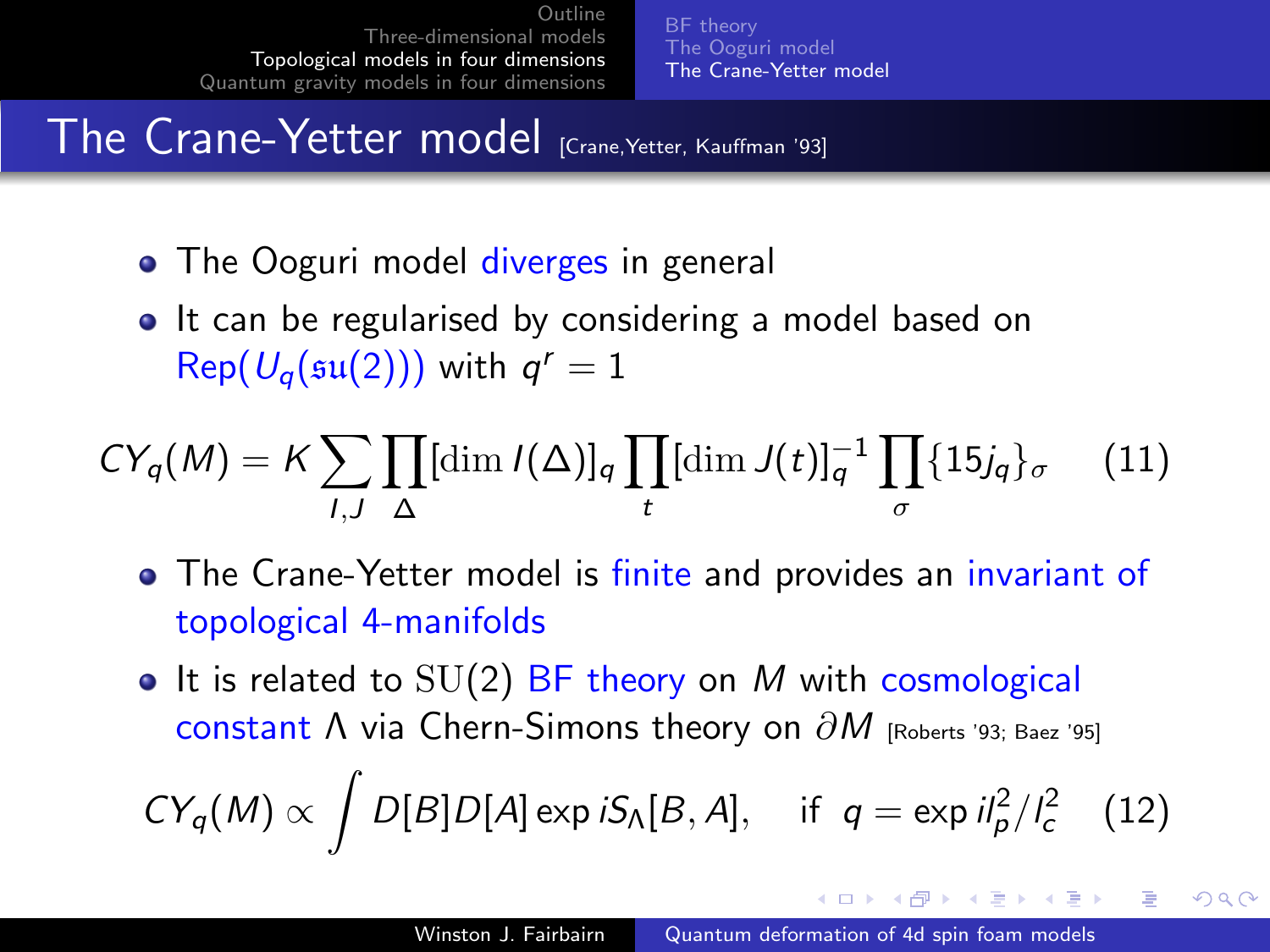[Gravity as a constrained topological theory](#page-10-0) [The EPRL/FK models](#page-11-0) [Quantum deformation of the EPRL model](#page-12-0)

Gravity as a constrained BF theory [Plebanski '77; Freidel, De Pietri '98]

- First order gravity on a 4-dimensional manifold M:
	- dual co-frame  $e : \mathcal{T} M \rightarrow \mathbb{R}^4$
	- SO(η) connection A ( $\eta = (\epsilon, +, +, +)$ ,  $\epsilon = \pm 1$ , flat metric)
- Action for  $3 + 1$  gravity with cosmological constant  $\Lambda$

$$
S_{\Lambda} = \int_{M} \langle * (e \wedge e) \wedge F_{A} \rangle - \frac{\Lambda}{12} \langle * (e \wedge e) \wedge e \wedge e \rangle \qquad (13)
$$

• Suggests that GR could be cast as a BF theory :

$$
S_{\Lambda} = \int_{M} \langle B[e] \wedge F_{A} \rangle - \frac{\epsilon \Lambda}{12} \langle B[e] \wedge *B[e] \rangle, \quad \text{ with } \quad B[e] = * (e \wedge e)
$$

• Gravity  $\equiv$  BF theory + constraints on the B field

<span id="page-10-0"></span>
$$
S_{\Lambda}^{\text{Plebanski}} = \int_{M} \langle B \wedge F_{A} \rangle - \frac{\epsilon \Lambda}{12} \langle B \wedge *B \rangle + \mathcal{C}(B) \qquad (14)
$$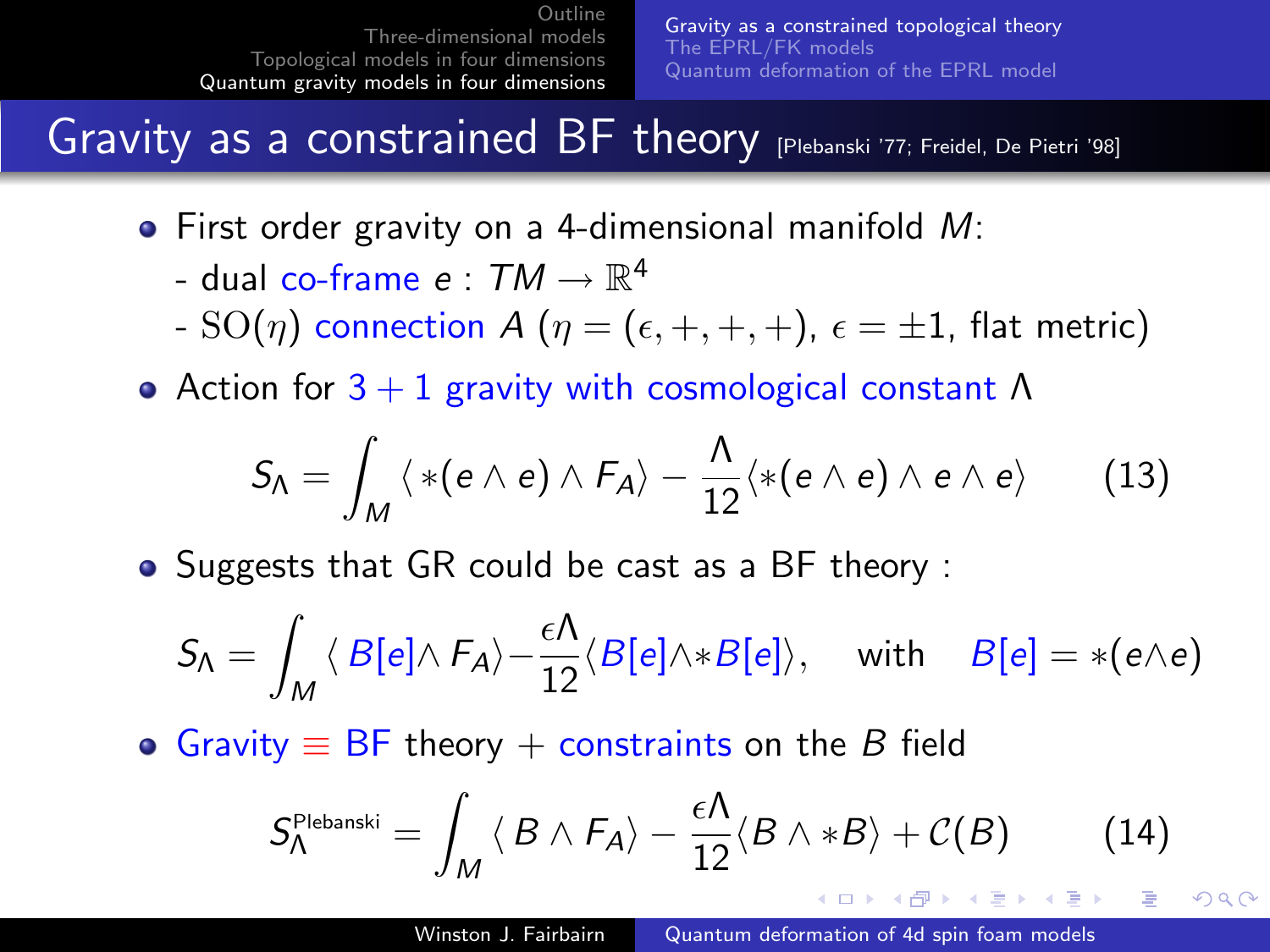The EPRL/FK models [Engle, Pereira, Rovelli, Livine '08; Freidel, Krasnov '08]

- EPRL/FK models : spin foam models for Plebanski's theory with  $\Lambda = 0$  and Immirzi parameter  $\gamma$
- **Idea : implement the Plebanski constraints as a choice of** measure in the path integral for BF theory
- Concretely :
	- Consider a generalised Ooguri model for  $\text{Rep}(SO(n))$
	- Impose constraints on the data of the model, i.e., at the level of representation labels  $I(\Delta)$  and state spaces  $H_t$
- Questions :
	- Are the EPRL/FK models finite ? [Perini, Rovelli, Speziale '09]
	- How to introduce a cosmological constant?

[Bianchi, Krajewski, Rovelli, Vidotto '11]

• Possible answer : consider the quantum deformation of the models [Smolin '95; Major, Smolin '96; Smolin '02; Rovelli '10[\]](#page-10-0)

<span id="page-11-0"></span>∢ロト ∢母ト ∢きト ∢きト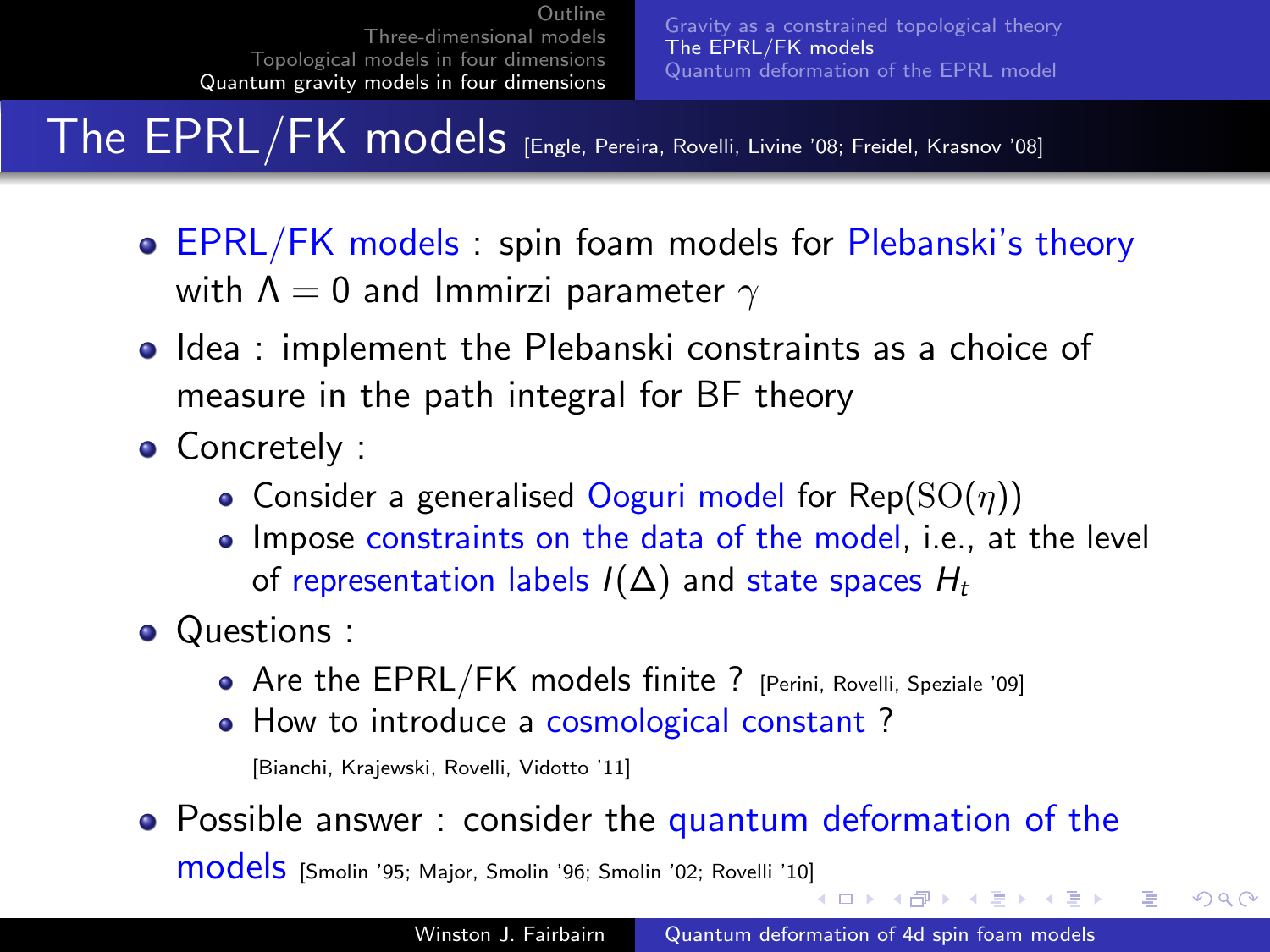[Gravity as a constrained topological theory](#page-10-0) [The EPRL/FK models](#page-11-0) [Quantum deformation of the EPRL model](#page-12-0)

#### Quantum deformation of the EPRL model

- Our work : construction and analysis of a *q*-deformation of the Euclidean and Lorentzian versions of the EPRL model
	- The Euclidean model is based on

 $U_q(\text{spin}(4)) = U_q(\text{su}(2)) \otimes U_q(\text{su}(2)),$  with q root of unity

• The Lorentzian model on

 $U_q(\mathfrak{sl}(2,\mathbb{C}))=\mathcal{D}U_q(\mathfrak{su}(2))=\mathcal{U}_q(\mathfrak{su}(2))\hat{\otimes}F_q(\mathrm{SU}(2))^{\text{op}},\quad \text{with $q$ real}$ 

- Basic ingredients for the construction of the model :
	- **■** A given subset of representations  $\mathcal{I} \subset \text{Rep}(U_{q}(\mathfrak{so}(\eta)))$ (q-analogue of EPRL representations)
	- 2 A specific class of intertwiners  $\iota$  between the elements of  $\mathcal I$ (q-analogue of EPRL intertwiners)
- **•** From here on, we will focus on the Lorentzian model

イロト イ母 トイヨ トイヨ トー

重

<span id="page-12-0"></span> $\Omega$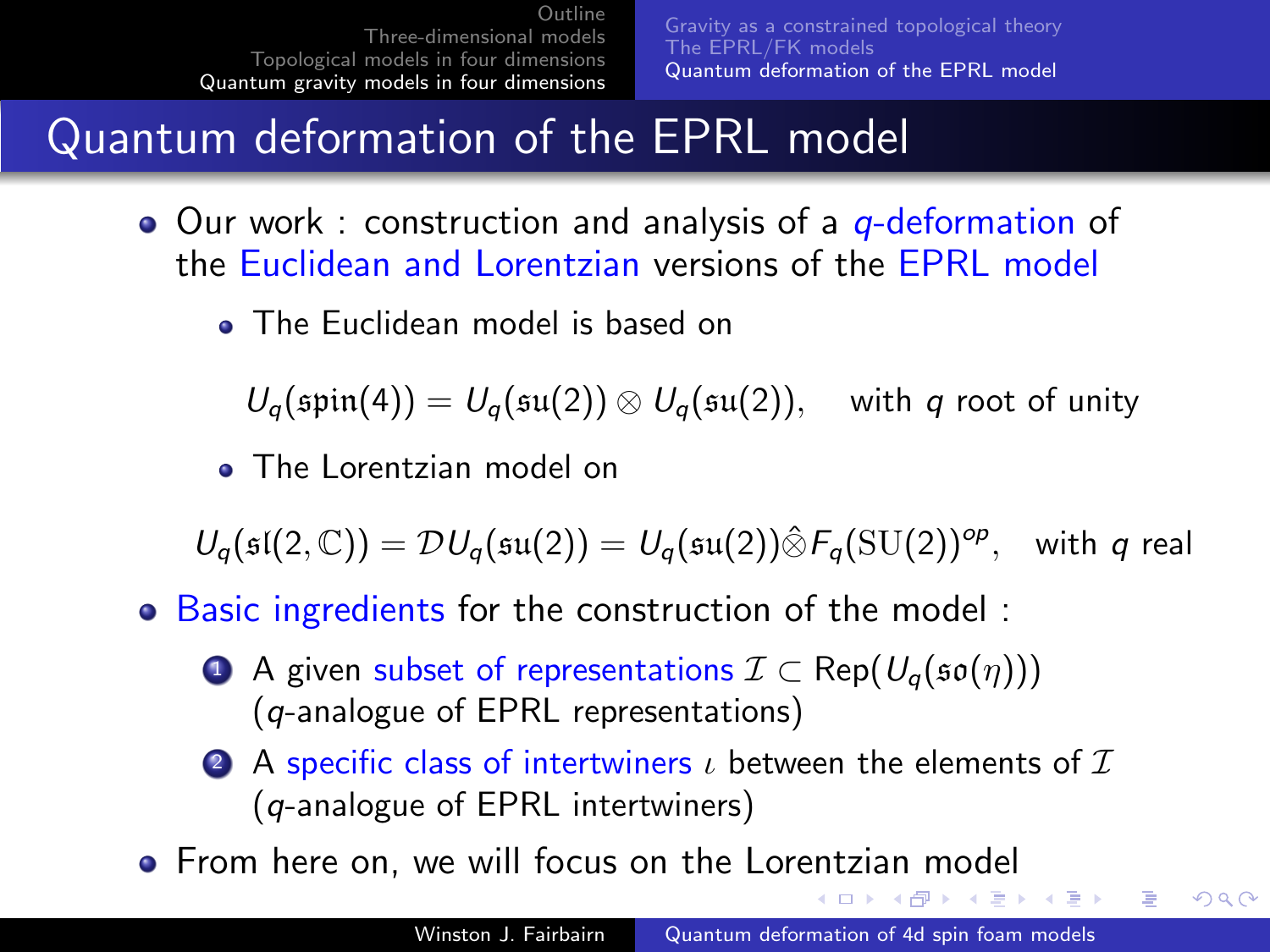[Gravity as a constrained topological theory](#page-10-0) [The EPRL/FK models](#page-11-0) [Quantum deformation of the EPRL model](#page-12-0)

#### q-Lorentzian EPRL representations

Unitary, irreducible representations (of the principal series) of  $U_q(\mathfrak{sl}(2,\mathbb{C}))$ ,  $q=e^{-\kappa}$  [Pusz '93, Buffenoir, Roche '99]:

 $Irrep(U_{\alpha}(\mathfrak{sl}(2,\mathbb{C}))) = \{(n, p), n \in \mathbb{Z}/2, p \in [0, 4\pi/\kappa[ \} (15)$ 

• Let  $\gamma \in \mathbb{R}$  be a parameter. An EPRL representation is a map

$$
\phi_{\gamma} : \mathsf{Irrep}(\mathit{U_q}(\mathfrak{su}(2)) \rightarrow \mathsf{Irrep}(\mathit{U_q}(\mathfrak{sl}(2,\mathbb{C}))),
$$

defined by

$$
K \mapsto (n(K), p(K)) = (K, \gamma K) \tag{16}
$$

イロメ イタメ イモメ イモメー

 $209$ 

• Remark: the pre-image of the map  $\phi_{\gamma}$  is restricted to

$$
\mathcal{L} = \{ K \in \mathbb{N}/2 \mid K < 4\pi/\gamma \kappa \} \subset \mathsf{Irrep}(U_q(\mathfrak{su}(2)))
$$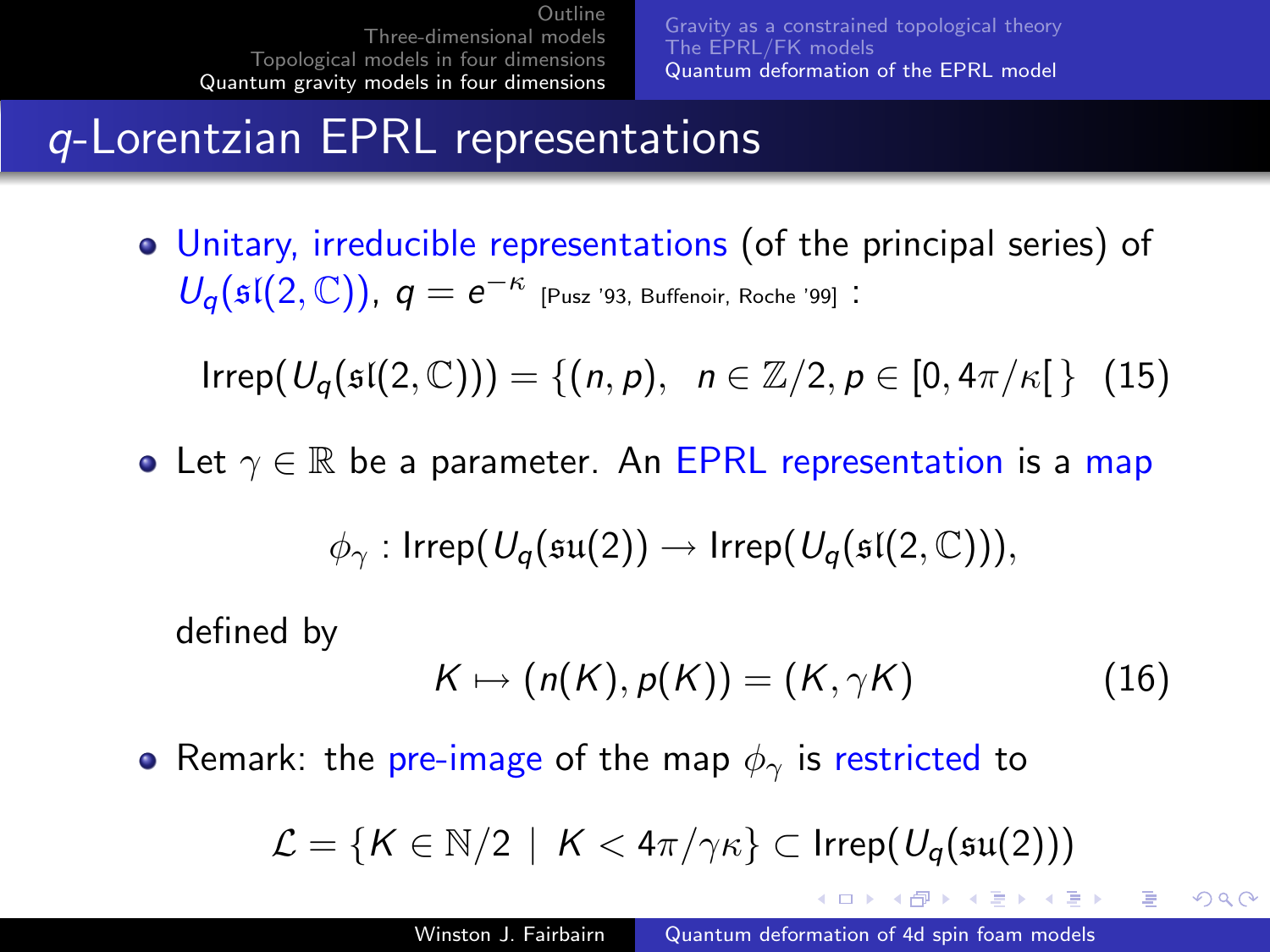[Gravity as a constrained topological theory](#page-10-0) [The EPRL/FK models](#page-11-0) [Quantum deformation of the EPRL model](#page-12-0)

#### q-Lorentzian EPRL interwiner : Definition I.

- Notation : principal representations  $(\pi_{\alpha}, V_{\alpha})$ ,  $\alpha = (n, p)$
- The EPRL representation  $\alpha(K)$  factorises as

$$
V_{\alpha(K)} = \bigoplus_{l=K}^{\infty} V_l, \qquad V_l: U_q(\mathfrak{su}(2))\text{-module} \qquad (17)
$$

- Let  $f_\alpha^K : V_\alpha \to V_\mathcal{K}$  be the projection on the lowest weight factor. The dual map induces an embedding
	- $f^*: \text{Hom}_{U_q(\mathfrak{su}(2))}(\otimes_{i=1}^n V_{\mathsf{K}_i}, \mathbb{C}) \to \text{Hom}_{U_q(\mathfrak{sl}(2,\mathbb{C}))}(\otimes_{i=1}^n V_{\alpha_i}, \mathbb{C})$
- To all  $U_q(\mathfrak{su}(2))$ -intertwiner  $\Lambda_{\mathcal{K}}: \otimes_{i=1}^n V_{\mathcal{K}_i} \rightarrow \mathbb{C}$ , this map associates a quantum EPRL intertwiner  $\iota_{\alpha(K)}$

$$
\iota_{\alpha(K)} = f^*(\Lambda_K) = \Lambda_K \circ \bigotimes_{i=1}^n f_{\alpha_i}^{K_i} \circ \mathcal{T}_{\alpha_1,\dots,\alpha_n}
$$
 (18)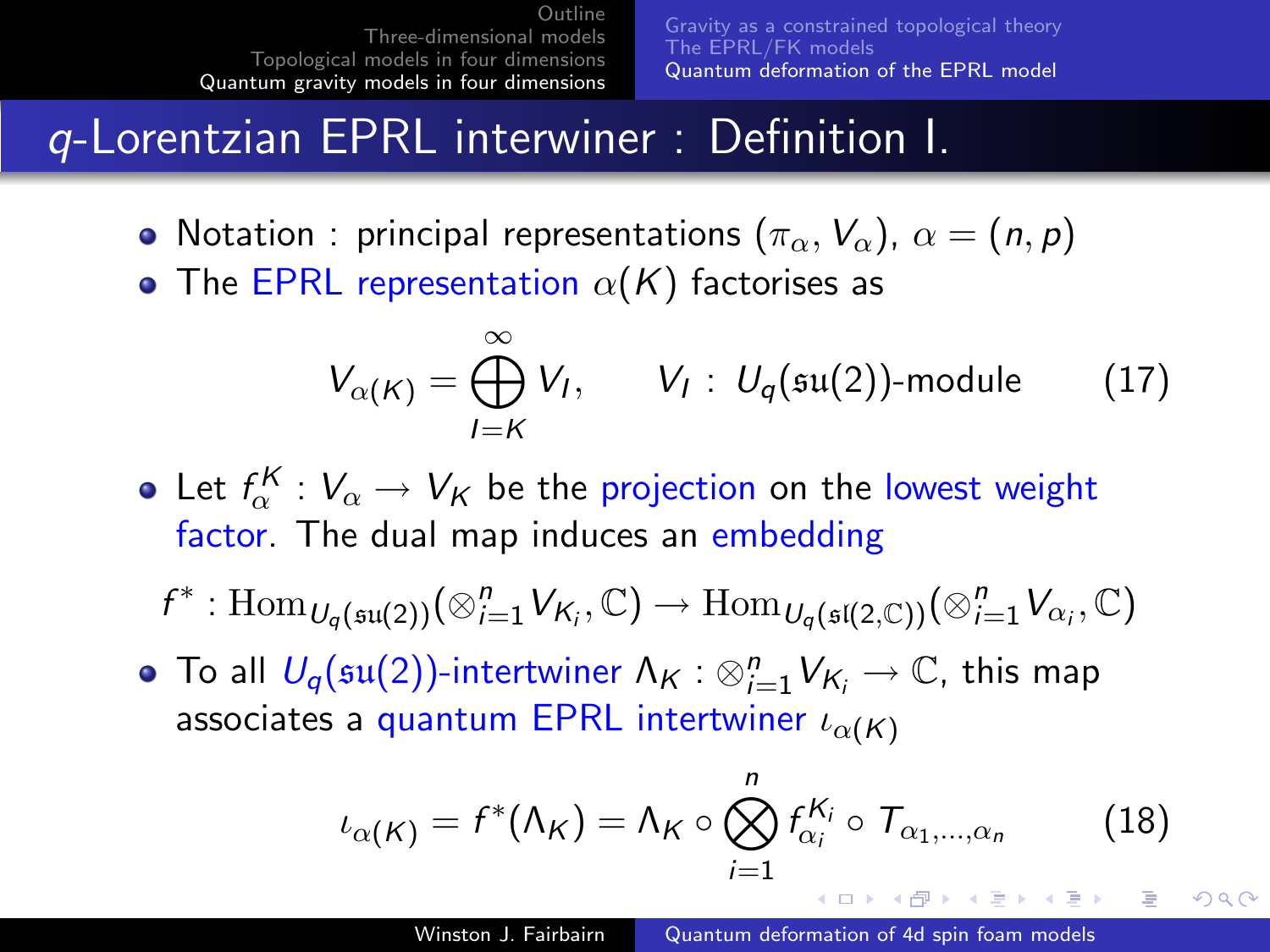[Gravity as a constrained topological theory](#page-10-0) [The EPRL/FK models](#page-11-0) [Quantum deformation of the EPRL model](#page-12-0)

#### q-Lorentzian EPRL interwiner : Definition II.

 $T_{\alpha_1,\dots,\alpha_n}$  is the q-analogue of the classical expression

$$
\int_{\mathrm{SL}(2,\mathbb{C})} dX \left(\bigotimes_{i=1}^n \pi_{\alpha_i}\right)(X) \tag{19}
$$

- Let  $h: F_{q}(\mathrm{SL}(2,\mathbb{C})) \to \mathbb{C}$  be a Haar measure on the Hopf algebra  $F_{\alpha}(\mathrm{SL}(2,\mathbb{C}))$  dual to  $U_{\alpha}(\mathfrak{sl}(2,\mathbb{C}))$  [Buffenoir, Roche '99] Ex. :  $f \in F(SL(2, \mathbb{C}))$ ,  $h(f) = \int$  $SL(2,\mathbb{C})$  $dX f(X)$
- $\mathcal{T}_{\alpha_1,\ldots,\alpha_n}$  is defined as [Noui, Roche '02]

$$
T_{\alpha_1,\ldots,\alpha_n} = \sum_{A} \left( \bigotimes_{i=1}^n \pi_{\alpha_i} \right) \left( \Delta^{(n)}(x^A) \right) h(x_A), \qquad (20)
$$

where  $\{ {\sf x}^{\boldsymbol A}\}_{{\boldsymbol A}}$  is a basis of  $\mathit{U}_q(\mathfrak{sl}(2,\mathbb{C}))$  and  $\{ {\sf x}_{\boldsymbol A}\}_{{\boldsymbol A}}$  is the dual basis of  $F_{q}(\text{SL}(2,\mathbb{C}))$ *A FOR A FOR A FOR* 

つへへ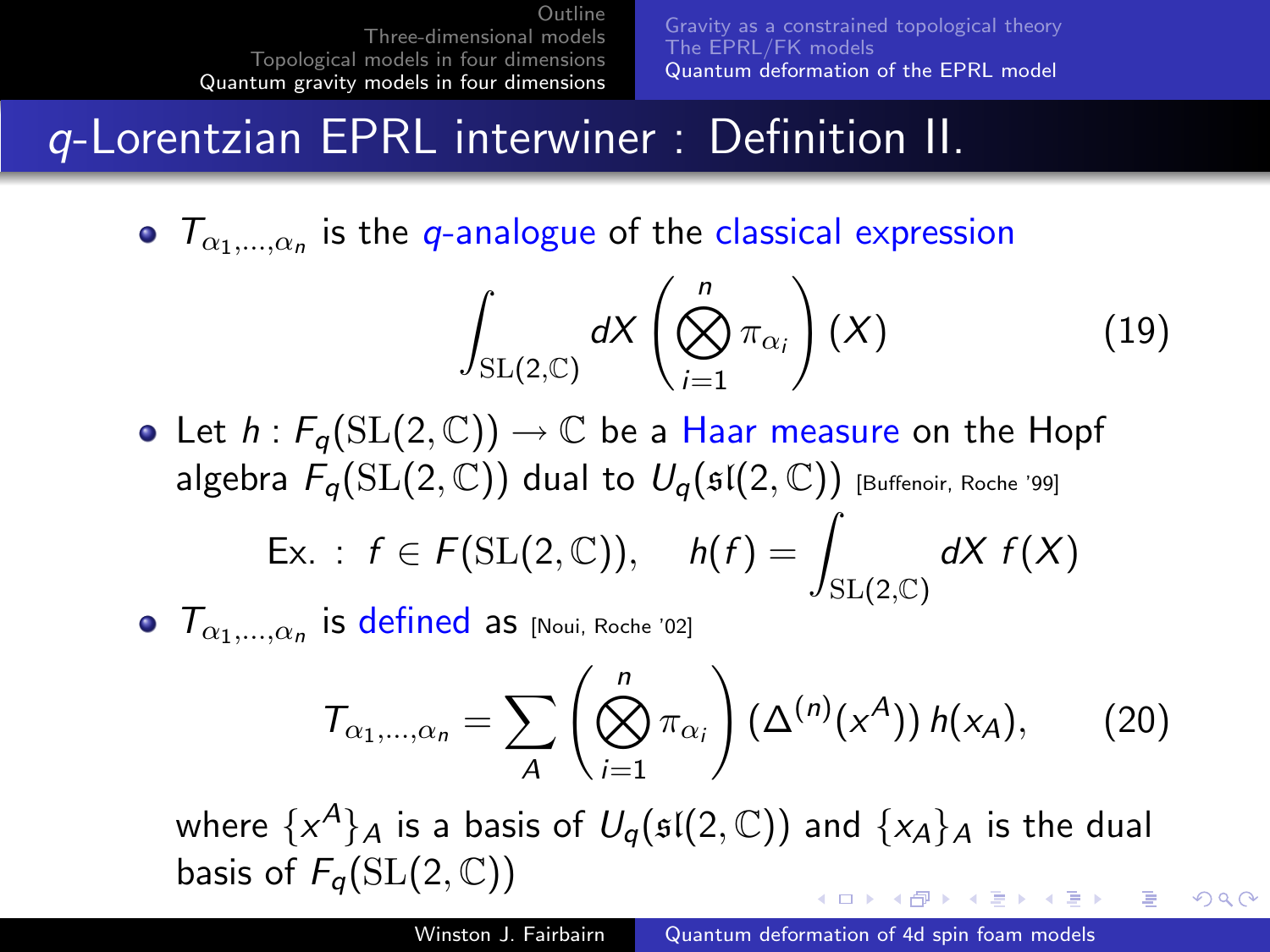[Gravity as a constrained topological theory](#page-10-0) [The EPRL/FK models](#page-11-0) [Quantum deformation of the EPRL model](#page-12-0)

#### q-Lorentzian EPRL interwiner : Properties

- **Theorem.** 1. Let  $\{e_a^l(\alpha) | l \in \mathbb{N}, l \geq |n|, a = -1, ..., l\}$  be a basis of  $V_{\alpha}$ . The evaluation of the 4-valent quantum EPRL intertwiner  $\iota_\alpha(\bigotimes_{i=1}^4 \mathsf{e}^{l_i}_{\mathsf{a}_i}(\alpha_i))$  is a multiple series which converges absolutely 2. The linear map  $\iota_\alpha: \otimes_{i=1}^4 V_{\alpha_i} \to \mathbb{C}$  is a intertwiner for the quantum Lorentz group
- **Proposition.** Let  $R$  be the matrix of the quantum double  $\mathcal{D} U_q(\mathfrak{su}(2))$  and  $c_{\alpha_2,\alpha_1}: V_{\alpha_2} \otimes V_{\alpha_1} \to V_{\alpha_1} \otimes V_{\alpha_2}$  with

$$
c_{\alpha_2,\alpha_1} = \tau_{\alpha_2,\alpha_1} \circ (\pi_{\alpha_2} \otimes \pi_{\alpha_1})(R), \qquad (21)
$$

the associated braiding. The quantum EPRL intertwiner  $\iota_{\alpha}$  is not invariant under the action of c :

$$
\iota_{\alpha_1\alpha_2\alpha_3\alpha_4} \circ c_{\alpha_2,\alpha_1} \neq \iota_{\alpha_2\alpha_1\alpha_3\alpha_4} \tag{22}
$$

イロト イタト イモト イモト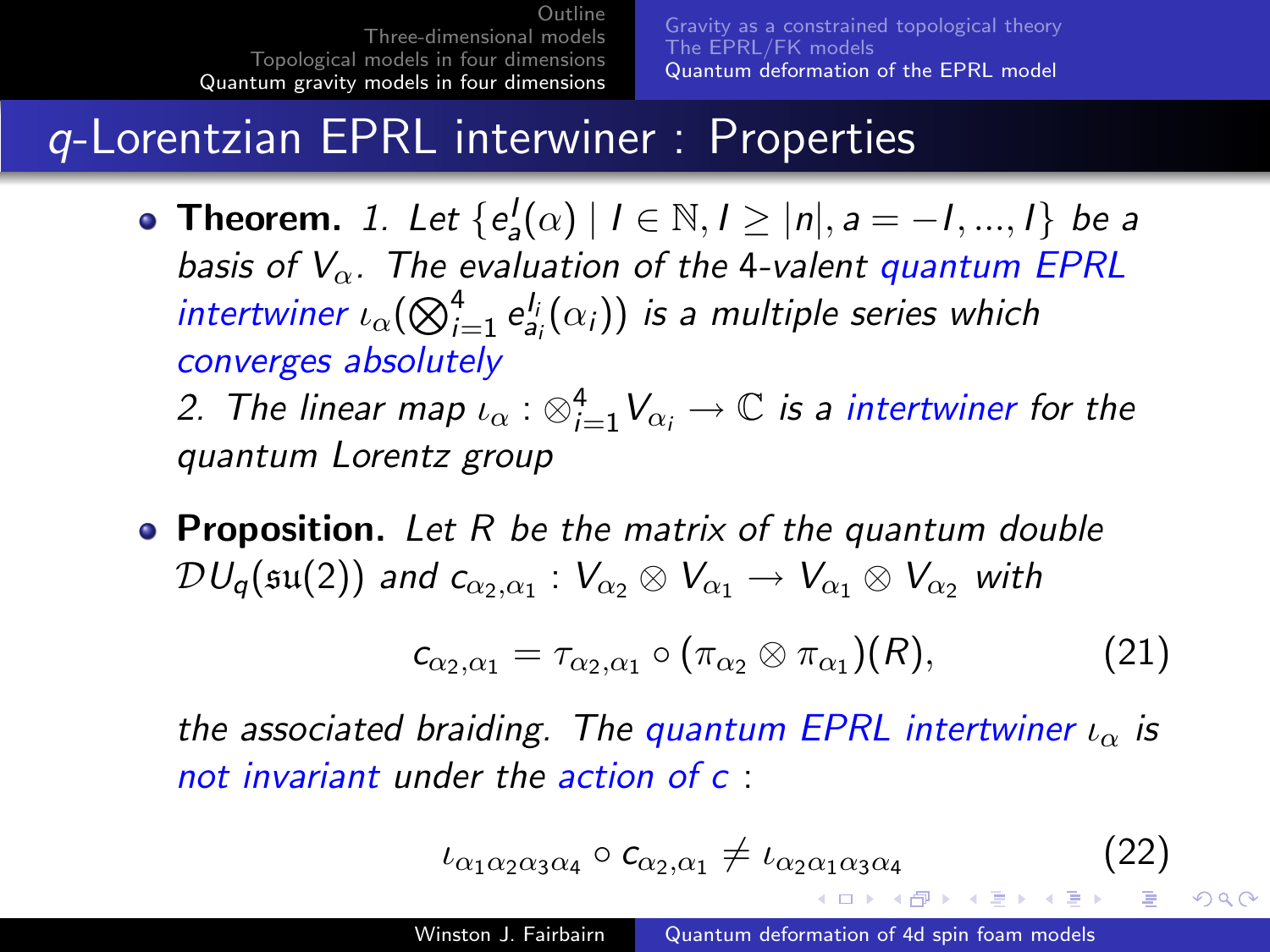[Gravity as a constrained topological theory](#page-10-0) [The EPRL/FK models](#page-11-0) [Quantum deformation of the EPRL model](#page-12-0)

# Graphical calculus : ingredients

- 4-simplex amplitude defined using graphical calculus
- Elements for the diagrammatic calculus :

EPRL tensors : elements of  $\left[\bigotimes_{i=1}^4 V_{\alpha_i}\right] \otimes F_q(\mathrm{SL}(2,\mathbb{C}))$  $\Psi^\alpha = \bigg[\sum\limits_{i=1}^N \bigg]$ A  $\int_{\infty}^{4}$  $\bigotimes_{i=1}^4 \pi_{\alpha_{i(K_i)}}\left(\Delta^{(4)}(\mathsf{x}^A)\right) \Bigg)$  $\circ$   $\stackrel{\text{\tiny 4}}{\bigotimes}$  $i=1$  $f_{K_i}^{\alpha_i} \circ \Lambda^K$  $\otimes x_A :=$ where  $\Lambda^K\in\mathrm{Hom}_{U_q(\mathfrak{su}(2))}\left(\mathbb{C},\bigotimes_{i=1}^4 V_{\mathcal{K}_i}\right)$  and  $f_{\mathcal{K}}^\alpha:V_{\mathcal{K}}\to V_\alpha$ • An invariant bilinear form  $\beta: V_{\alpha} \times V_{\alpha} \to \mathbb{C}$  $\beta :=$ • The braiding  $c_{\alpha,\beta}: V_{\alpha} \otimes V_{\beta} \to V_{\beta} \otimes V_{\alpha}$  $c_{\alpha,\beta} :=$ 

つくへ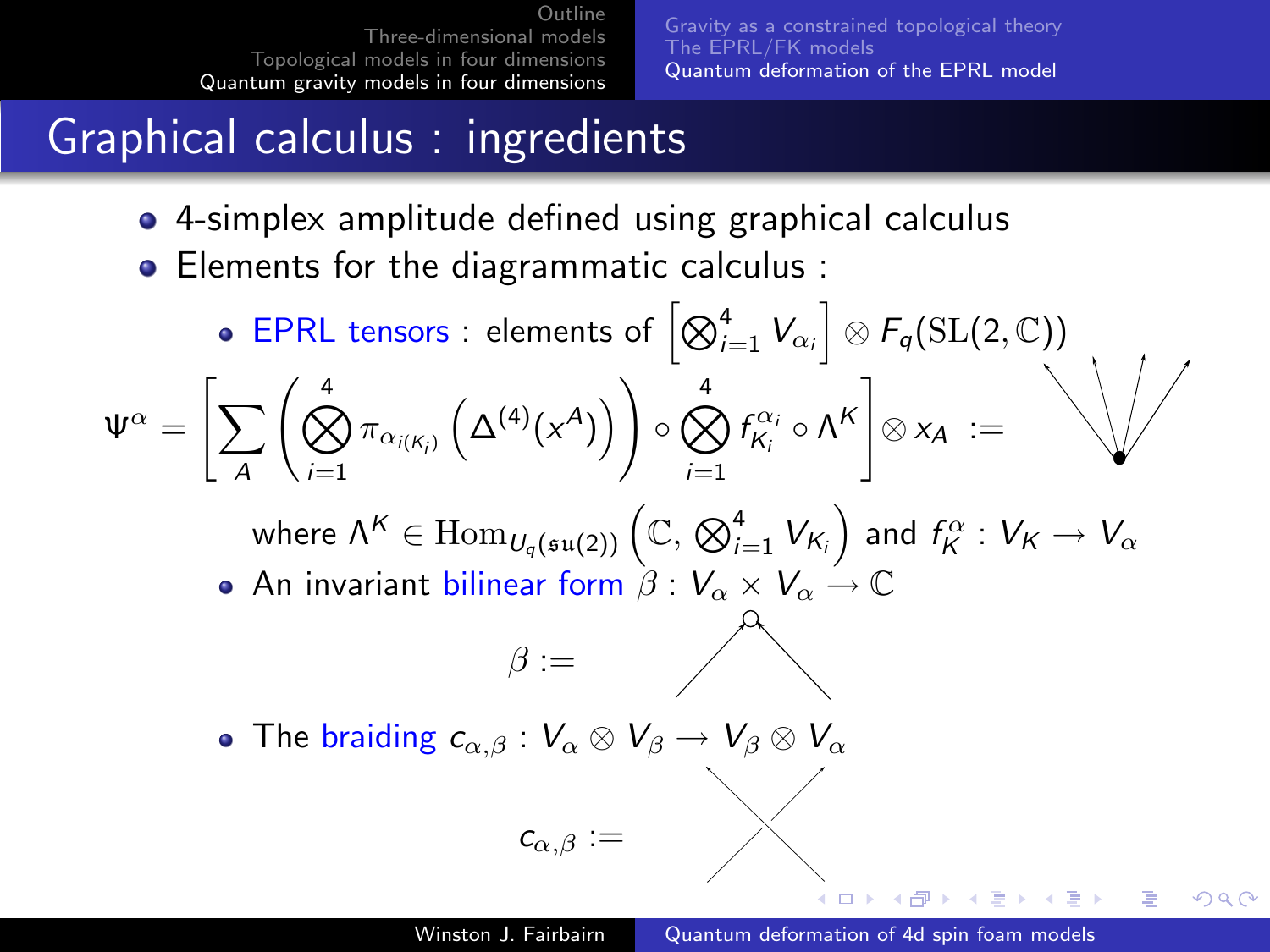[Gravity as a constrained topological theory](#page-10-0) [The EPRL/FK models](#page-11-0) [Quantum deformation of the EPRL model](#page-12-0)

(24)

つへへ

 $\Box$   $\rightarrow$   $\land$   $\Box$   $\rightarrow$   $\land$   $\Box$   $\rightarrow$ 

#### Graphical calculus : evaluation

- Closed diagram  $\Gamma_n$  with *n* vertices  $\rightarrow \phi(\Gamma_n) \in F_\sigma(\mathrm{SL}(2,\mathbb{C}))^{\otimes n}$
- The evaluation of a closed diagram is defined as

$$
ev(\Gamma_n) = (\epsilon \otimes h^{n-1})(\phi(\Gamma_n)), \quad \epsilon \text{ is the co-unit} \tag{23}
$$

• The diagram for the 4-simplex amplitude is given by



• Theorem. The multiple series  $ev(\Gamma_5)$  converges absolutely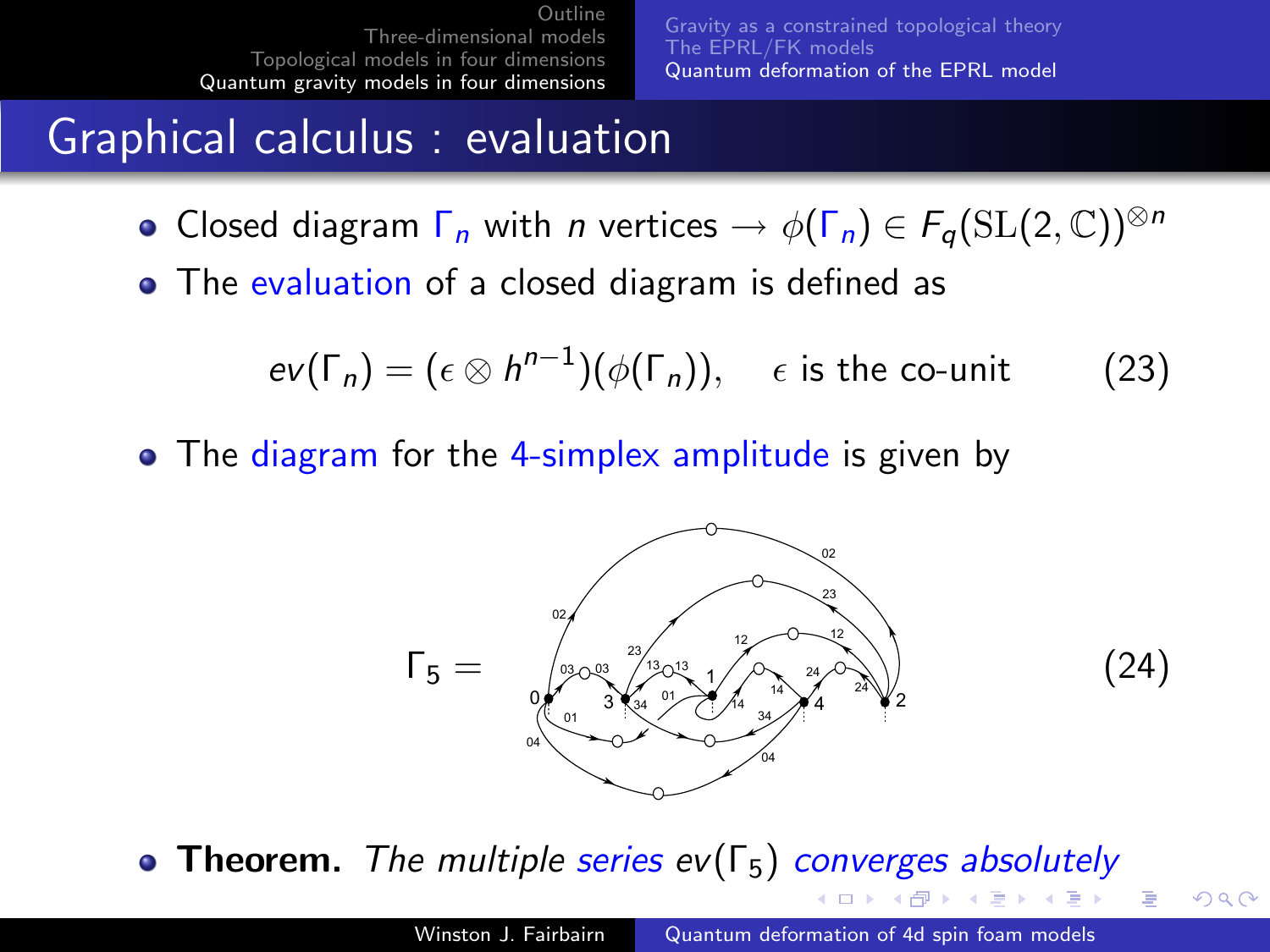[Gravity as a constrained topological theory](#page-10-0) [The EPRL/FK models](#page-11-0) [Quantum deformation of the EPRL model](#page-12-0)

# The model

- $\bullet$  Let M be a closed, oriented triangulated 4-manifold
- Model based on Rep( $U_{q}(\mathfrak{sl}(2,\mathbb{C}))$ ). Data consists of :
	- An assignment  $\alpha : \Delta \mapsto \alpha(\Delta) \in \mathsf{Irrep}(U_\alpha(\mathfrak{sl}(2,\mathbb C)))$  of an EPRL representation to each triangle  $\Delta$  of M
	- A state space of EPRL tensors for each tetrahedron t of M

$$
H_t = \left(\bigotimes_{\Delta \in \partial t} \alpha(\Delta)\right) \otimes F_q(\mathrm{SL}(2,\mathbb{C}))
$$

An amplitude  $A_\sigma : \bigotimes_{t \in \partial \sigma} H_t \to \mathbb{C}$  for each 4-simplex  $\sigma$ 

$$
\mathit{A}_{\sigma}(\Psi_1\otimes...\otimes\Psi_5)=ev(\Gamma_5)\ \in \mathbb{C}
$$

• The resulting model is *finite*. It is given by

$$
\mathcal{Z}_q(M) = \sum_{K \in \mathcal{L}} \sum_{J} \prod_{\Delta} [\dim K(\Delta)]_q \prod_{\sigma} A_{\sigma}(\{K(\Delta)\}, \{J(t)\}) \qquad (25)
$$

- ④ 伊 ▶ ④ ヨ ▶ ④ ヨ ▶